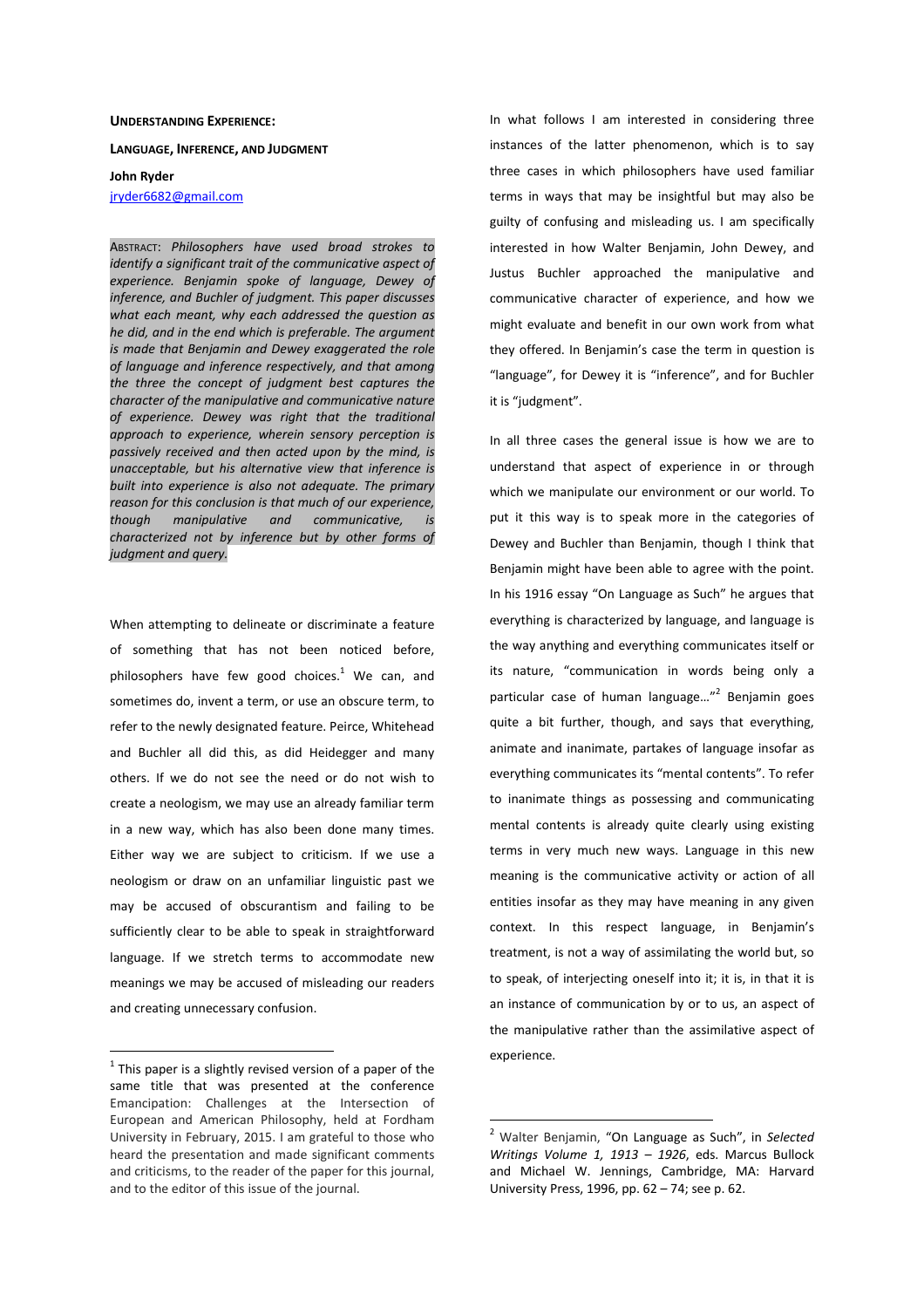In Benjamin's treatment, all mental being, as he puts it, has a component that is communicable, which he refers to as its "linguistic being", and it is this linguistic being of all entities that is communicated. It is not, however, communicated by language, he says, but rather "in" language, where the force of the word "in" is to say that language and linguistic meaning are identical. Language, in other words, is the linguistic meaning, or that which is communicable, in any entity. In the case of human being, language is that through which we communicate our linguistic being, and we do so, which is to say human language does so, through naming. Human language functions through naming, though evidently the languages of other entities do not. That other entities communicate to us – Benjamin mentions a mountain, or a fox – is clear enough because we would not be able to name them if they were not meaningfully available to us, and that availability is their communication, their language. So naming, or human language, is the embodiment we may say of a meaningful relation between people and our world; through it and through the language of all things we discriminate entities and enter into meaningful, functional relations with them.<sup>3</sup>

Benjamin is careful to distance his approach to language from a view of language as instrumental, or as a tool. He insists that neither we nor anything else communicate by or with language, but through or in it. So we may say that he has a relational and even transactional understanding of language as the communication of the mental or linguistic being of anything such that meaningful interaction is possible, but his is decidedly not a pragmatist view in that he rejects the idea of language as a tool or means of communication. In this regard we may say that Benjamin has a way, in his conception of language, of understanding how in experience we engage our world meaningfully that has similarities and differences with another approach to this question, I have in mind Dewey's, that appeared within a few years of Benjamin having written his. In Dewey's case the relevant concept is not language, however, but inference.

In fact we will introduce here two other conceptions, namely Dewey's use of the term "inference" and Buchler's recasting of the concept of "judgment". In that both are attempts to point out how we meaningfully manipulate elements of our experience they make common cause with Benjamin's understanding of language, and the similarities and differences are instructive. We need first to explicate Dewey's and Buchler's approaches and then undertake at least a brief analysis and evaluation.

There is a disagreement in the history of the pragmatic naturalist conception of experience over how best to understand the manipulative aspect of experience, and by implication how best to understand its creative character. The disagreement is expressed most clearly in the differences between the respective approaches to this question by Dewey and Buchler. We will describe the difference and consider which approach among Benjamin, Dewey and Buchler's, if any, is sufficient to meet the goal of a fruitful understanding of experience and its place in our lives.

Unlike in relation to Benjamin, the differences between Dewey and Buchler concerning experience are a family disagreement. Buchler was standing on Dewey's shoulders, and inherited from him much of the general pragmatic naturalist approach to experience by contrast with the traditional empiricist or Kantian alternatives. Dewey and Buchler share the view that experience is fully an aspect of nature, moreover that it is the interaction of an individual with her environment, most broadly understood. They agree also that the traditional understanding of experience wherein sense data, or anything else, is "given", and then worked on or processed by the mind, is faulty and cannot issue in an adequate understanding of human being and our relations with the world. Furthermore, Dewey and Buchler both draw the distinction between the

135

 $3$  ibid. p. 64.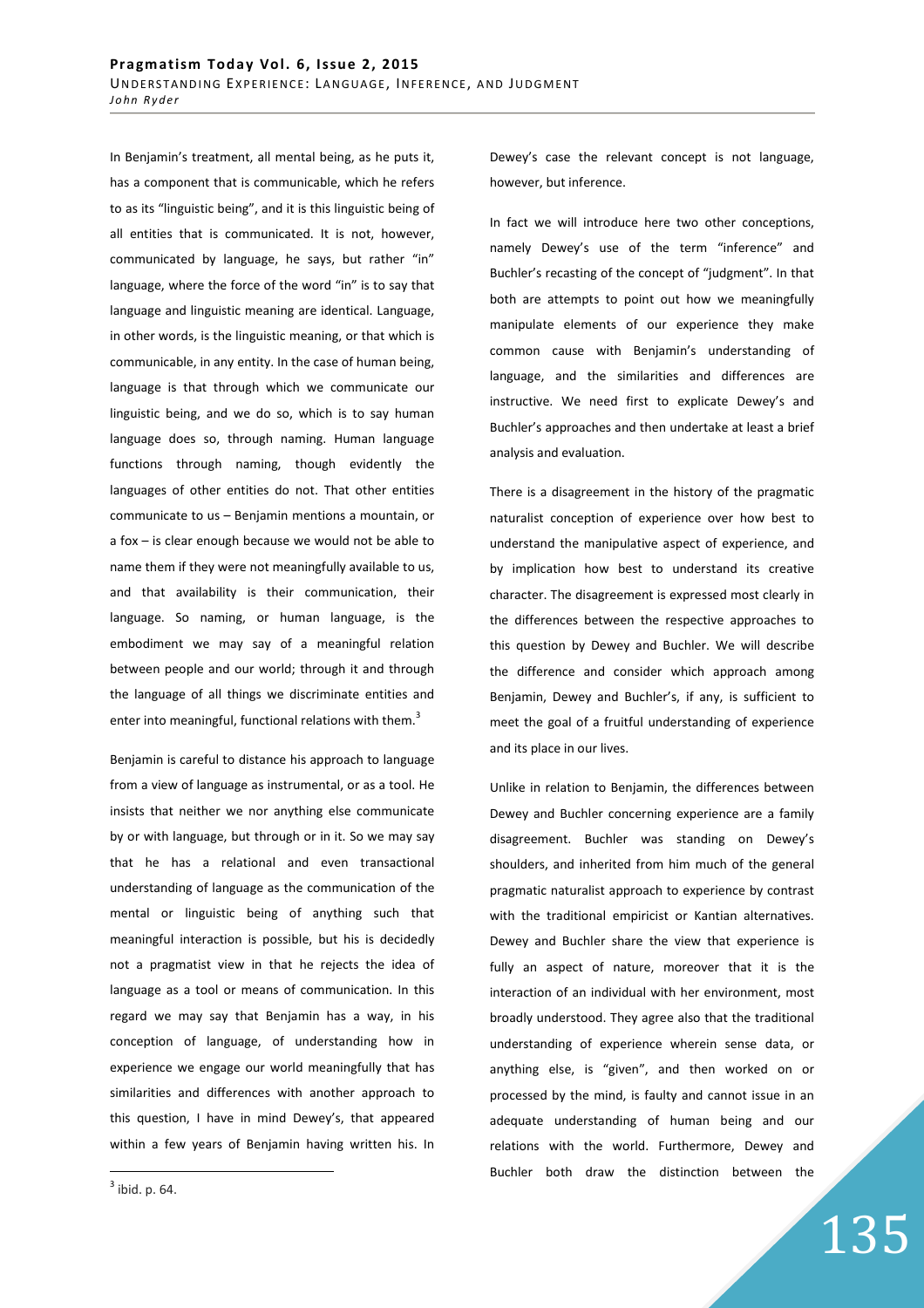assimilative and manipulative aspects of experience, though they do so at different levels of generality, in the sense that we both undergo and undertake in our ongoing interaction with our environments.

At this point they begin to diverge. Dewey introduces the distinction between primary and secondary experience, wherein primary experience is a more assimilative, immediate, non-reflective undergoing while secondary experience is a more manipulative, refined, articulated experience that contributes to an understanding of primary experience. The refinement and articulation that characterizes secondary experience is achieved, Dewey thought, through inquiry, and inquiry is the primary form of the active, manipulative aspect of experience. Inquiry is the more or less systematic application of intelligent, rational reflection on primary experience such that primary experience is rendered coherent and meaningful. Inquiry in this sense is as ubiquitous in experience as is meaning and knowledge. Nature, as the arena in and through which experience takes place, is imbued with meaning because inquiry is the way human beings engage their world and resolve the problems we face. For this reason Dewey said that when we understand experience properly we see that it "is full of inference", and that "there is, apparently, no conscious experience without inference; reflection is native and constant."<sup>4</sup>

Buchler's approach is significantly different. Like Dewey, as we have said, Buchler recognizes that in experience we both assimilate and manipulate. Though he is not inclined to make Dewey's distinction between primary and secondary experience, basically because he does not think that any sense can be given to the idea of immediacy, he is interested, like Dewey, in considering carefully the manipulative aspect of experience, as long as it is not radically separated from the assimilative, because it is in our manipulation of elements of our

136

 $\overline{a}$ 

environment that the creative character of our experience occurs. Here, though, is the critical difference between Buchler and Dewey: if for Dewey the manipulative aspect of experience is characterized above all by inquiry and inference, for Buchler the relevant concept is judgment.

This is not just a difference in words, or at least it appears not to be merely a difference in words if we take Dewey and Buchler at their word with respect to the language and concepts they use. In other words, if we assume that when Dewey talks about inquiry he means in fact the process that he painstakingly describes and explores in many of his works over many years; and if we assume that when he speaks of inference he means that function within inquiry whereby we move reasonably from one proposition to another, whether that specific form of reason is deductive, inductive, or abductive, then it is fair to say that Dewey wishes reason, inquiry, and inference to characterize the manipulative aspect of experience to a degree that Buchler thinks is far too extensive. From Buchler's point of view, the manipulative aspect of experience can take several forms, only one subset of which can appropriately be described as inquiry and therefore as inferential. In Buchler's opinion, then, Dewey misses too much of the manipulative and productive character of experience by focusing as he does on inquiry and inference.<sup>5</sup>

<sup>&</sup>lt;sup>4</sup> John Dewey, "The Need for a Recovery of Philosophy", *Middle Works*, Volume 10, Carbondale, IL: Southern Illinois University Press, 1980 pp. 3-48; see p. 6.

 5 Justus Buchler, *Nature and Judgment*, New York: Columbia University Press, 1955, pp. 103-105. Though there is relatively little secondary work on Buchler, there has been some, and some of that points to this feature of Buchler's relation to Dewey, i.e. his disagreement with Dewey's emphasis on inference and inquiry as too restrictive an approach to experience. Among the secondary literature where the point is made one might look to Richard Bernstein, "Buchler's Metaphysics", *The Review of Metaphysics*, 74:22, 1967, pp. 751-770, reprinted in Armen Marsoobian, Kathleen Wallace, and Robert S. Corrington (1991) *Nature's Perspectives: Prospects for Ordinal Metaphysics*, Albany, NY: State University of New York Press,1991, pp. 29-47.; Robert G. Olsen, "Two Questions on the Definition of Man's Status in Nature" *The Journal of Philosophy*, Vol. LVI, No. 5,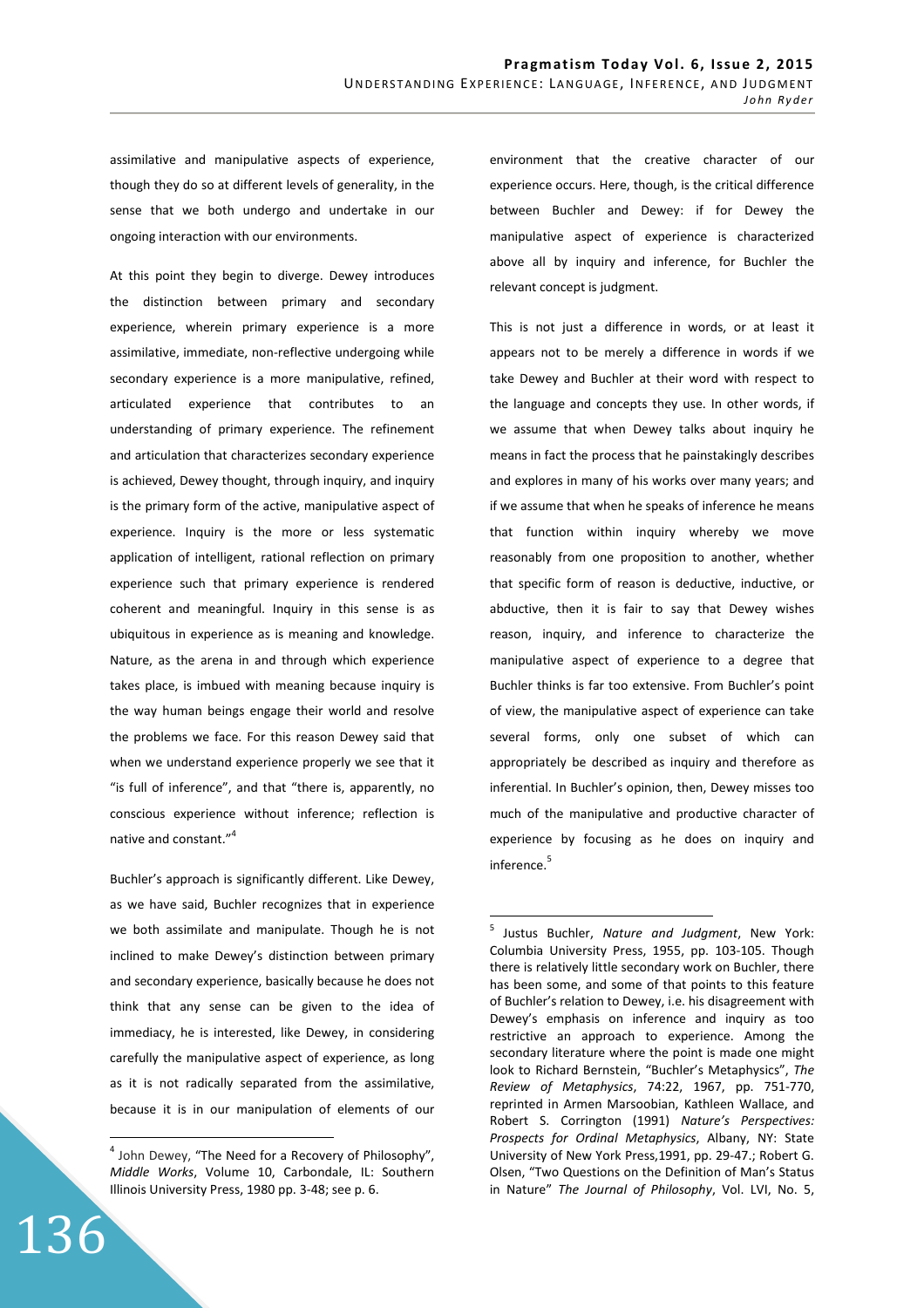Buchler's theory of judgment articulates an alternative, more finely grained account of the manipulative aspect of experience. In so far as in experience people manipulate elements of our environment, we are producing, which is to say that the manipulative aspect of experience issues in products. The process through which we produce in experience is what Buchler called judgment.<sup>6</sup> This can be a misleading term because it has traditionally had meanings, several of them, that are much narrower than the sense in which Buchler uses it. His idea, basically, is that when we engage or interact with our environment such that we manipulate some of its elements we are effectively appraising the available possibilities and selecting from among any number of them. This selection is not necessarily a conscious process, but simply indicates that in any form of manipulation there are typically several possible processes that can be undertaken and products that can result, and in manipulating in one way rather than others we are appraising and 'selecting' from among those possibilities, and to that extent our manipulation is judgment.

In a nutshell, there are three modes of judgment: assertive, exhibitive, and active. When we judge in the assertive mode we make a claim in some propositional

<u>.</u>

<sup>6</sup> To be more precise, Buchler's theory of judgment is one aspect of his broader theory of 'proception', which receives fairly thorough articulation in Justus Buchler, *Toward a General Theory of Human Judgment*, New York: Columbia University Press, 1951, and Buchler, *Nature and Judgment*, op. cit. The theory of proception is Buchler's way of dealing with what is traditionally meant by the term experience, though without what he thought were the inadequacies and conceptual confusions in the various ways experience has traditionally been understood. For our purposes we have continued to talk of experience rather than proception in order to minimize new and potentially puzzling terminology.

way, usually though not necessarily linguistic. Assertive judgments state something, something that can typically be assigned truth-value. The propositions that constitute the writings in most academic disciplines, for example, are assertive judgments, as are the typical contents of journalism, in general works of non-fiction, and much of normal discourse. Mathematical and logical propositions are also assertive judgments, though they are not expressed linguistically. Assertive judgments tend to issue in products that are assertions of which we can usually say they are true or false in a fairly standard sense of the term.

Exhibitive judgment differs in that when we judge exhibitively we do not say something, rather we show something. In judging exhibitively we do not assert but rather shape; we show rather than state. And the judgment is the shaping or showing. It is not a mental event in which we think about or in any way evaluate the showing; rather it is the showing itself. We may and often do think about and evaluate our exhibitive judgments, our showings, and propositions we may frame in those rational instances are themselves assertive judgments. The showings or shapings themselves are exhibitive judgments. The primary and more obvious examples of exhibitive judgments are works of art. A painting, or a piece of music, or a dance, is an exhibitive judgment. It demonstrates or portrays something. An exhibitive product may be no less meaningful, and we may add cognitive, than the assertive product despite the fact that it is in no way propositional. We should add that among examples of exhibitive judgments we need to include works of literature, both prose and poetry. These are judgments in which language is the medium for exhibitive rather than assertive judgment. This is an important point because it enables us to avoid a good bit of confusion concerning how to understand the linguistic judgments in fiction and poetry. Some philosophers have been confused about this because they have assumed that uses of language are generally propositional, and then

February 26, 1959, pp. 208-214.; Beth J. Singer, "Introduction: The Philosophy of Justus Buchler", *The Southern Journal of Philosophy*, Special Issue on the Philosophy of Justus Buchler, Special Editors Beth J. Singer and Joseph G. Grassi, 1976, pp. 3-31.; and Beth J. Singer, *Ordinal Naturalism: An Introduction to the Philosophy of Justus Buchler*, Lewisburg, PA: Bucknell University Press, 1983, see pp 82ff.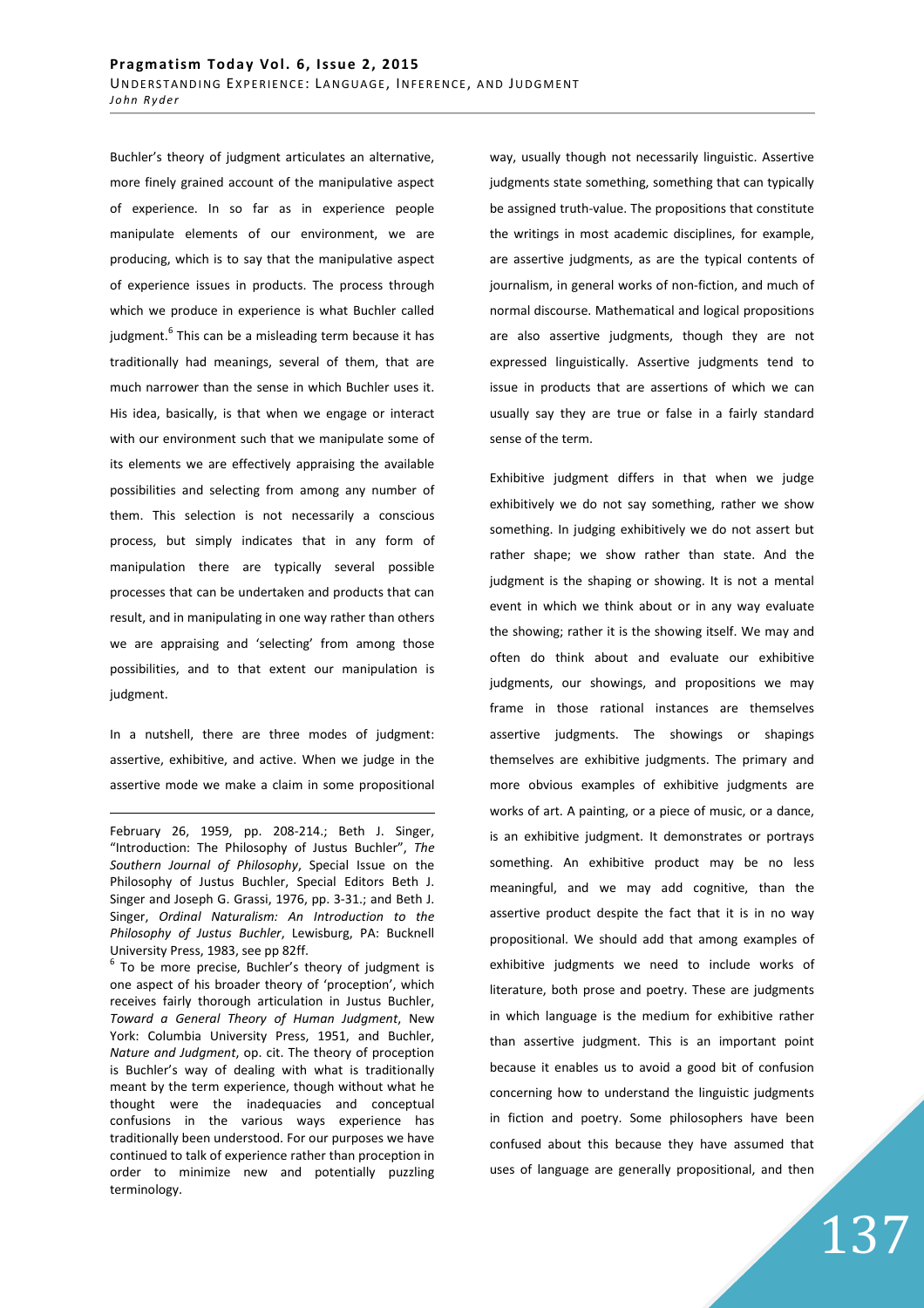they have to come to terms with what they take to be the propositions that constitute fiction or poetry and their presumed truth-value. Much of the difficulty here fades away when we realize that the language in literature is not propositional at all because the judgments are not assertive but exhibitive.

The third form of judgment is active, wherein it is actions themselves that are the products rather than any sayings or showings. When we hammer a nail or hit a golf ball or walk down the street we are judging actively. As in the cases of the other modes of judgment, in each such case there are alternatives actions that might have taken place, and in acting as we do we appraise the possibilities and in the action itself select one possibility over others. Such actions, therefore, are judgments no less than other sorts of selections.

In many products in our experience we judge in more than one mode. A dance is an obvious example of a judgment that is both exhibitive and active. Similarly, a piece of philosophy may be both assertive and exhibitive, for example a work of Plato or Emerson that has both propositional and literary significance, or the conceptual structure of the Hegelian architectonic, which is as much exhibitive recommendation as asserted proposals. The modes of judgment describe aspects of our productive experience rather than sharp categories into which we must fit experience.

We must also understand that some judgments, though not all, are exploratory. When I go for a walk I am judging actively, and perhaps even acting methodically if my walk is part of an effort to stay in shape or to lose weight, though there need not be anything exploratory about it. But when the astronomer points her telescope in a specific direction the active judgment is taking place within a broader process of exploration, in such a case typically systematic, methodic exploration. We sometimes, in other words, wish to explore or investigate something, and when we judge in the context of such exploration we engage in what Buchler

138

called query. This is an important concept for us because as we develop it the differences between Buchler and Dewey's understanding will become clearer. Sometimes exploratory judgment is assertive, but not always. When the physicist or philosopher or journalist puts a question to himself, the answer is likely to be a proposition with truth-value in the standard sense, which is to say an assertive judgment. The process of arriving at that judgment is a specific form of query that Buchler calls inquiry. Here he would be more or less in agreement with Dewey in that he understands inquiry as a rational process of gathering information and drawing inferences. He and Dewey both understood of course that there are many different ways that this happens, and that the physicist does it differently from the philosopher or the journalist, but they are all engaging in the process of drawing inferences and articulating propositions.

Dewey seems to think that all forms of exploration are forms of inquiry, which presumably is the reason he said, "there is no conscious experience without inference." Buchler, by contrast, says that inquiry and its inferential processes are only one form of query, and the reason he thought so is that some forms of exploration are not rational or inferential at all, but rather exhibitive or active. An example of the sort of thing he had in mind is when a painter sets a problem to be resolved on the canvas, or when a student of music composition is assigned a problem in Baroque counterpoint. The products that result from these sorts of explorations are not assertions, nor is the process of exploration itself a matter of drawing inferences, yet the processes are indeed exploratory in that they are methodically resolving problems. This suggests that there is query in the sense of methodic exploration that is not inquiry.

So here we have the three different, though more or less overlapping, accounts of the manipulative, creative aspect of experience: in Benjamin's case the issue is communication and an understanding of language in which all meaning, communication and thereby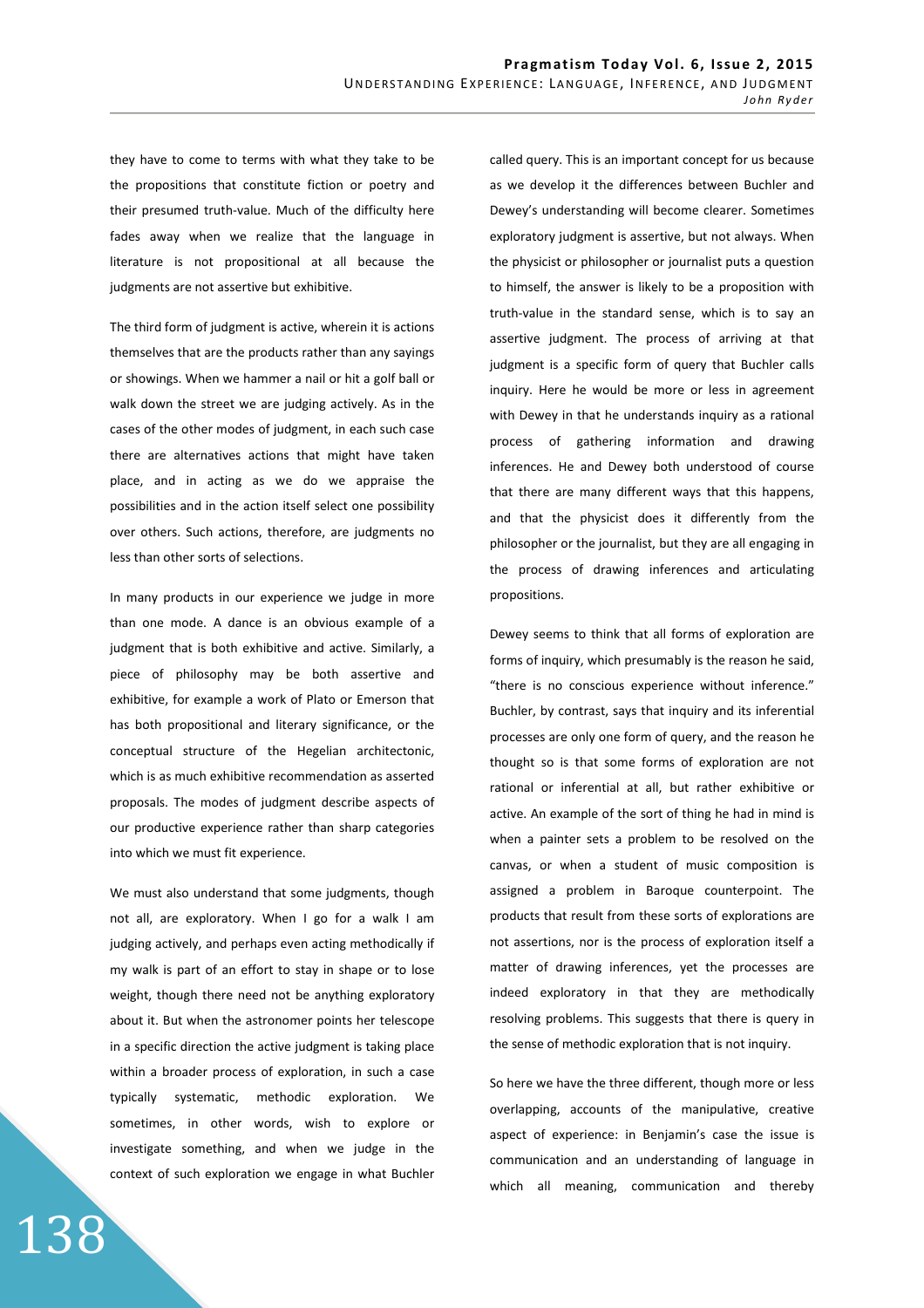creativity in experience occurs; for Dewey it is inquiry that describes the creative aspect of experience because all reflective, secondary experience is a matter of inferential problem solving; for Buchler judgment describes the creative aspect of experience because not all forms of query are inferential, so a broader notion than inquiry is necessary if we are to understand experience adequately. How, we now ask, may we deal with these differences?

Perhaps the first question to ask is what is at stake in the disagreement? If we decide that nothing really turns on the differences then in a Jamesian spirit we may conclude that there are no relevant disagreements. But if we can see differences in application then we will have grounds for some sort of pragmatic valuation of the alternatives. And of course we should keep in mind the possibility that perhaps yet another alternative would be preferable.

So are there any differences in application? On the face of it, what is at stake here is our understanding of experience generally, and more specifically our understanding of the manipulative side of experience. At a less general level, also at stake is our conception of the place of communication, inquiry and rationality in experience, and by further implication our conceptions of knowledge and truth, and how knowledge and truth are related to rationality, science, language, and art. So, it would appear, there is a great deal at stake.

Benjamin's approach has features in common with Dewey and Buchler's. Most obviously, all three are very much interested in communication. Like Benjamin, Buchler regards communication to be at the heart of any conception of human being and experience, and he devotes a chapter in *Toward a General Theory of Human Judgment* to an understanding of communication. Dewey is equally sensitive to the centrality of communication, and all three hold, not surprisingly, that language must be understood if we are to have a plausible conception of communication and therefore of experience.

The primary difference among them is also what distinguishes the naturalism or pragmatic naturalism of Dewey and Buchler from the broader philosophical commitments of Benjamin, which at least at the time of his essay on language was a kind of mysticism. Perhaps the point can best be made by suggesting that in his conception of language Benjamin reads nature anthropomorphically by suggesting that the way all entities embody their potential meanings is through a feature of existence, if we may speak this way, that is properly attributable to human being. Benjamin explicitly denies this anthropomorphical reading, though I do not see any other available interpretation.<sup>7</sup> In this respect Benjamin has more in common with Whitehead than he does with Dewey or Buchler. Whitehead read nature generally, in particular in his conceptions of actual occasions and entities, through the prism of experience, rather like Benjamin's attribution of communication and language to all natural entities. Neither Dewey nor Buchler would do this, and their approaches are the stronger for avoiding this sort of anthropomorphism. So while Benjamin treats the communicative and meaningful aspects of experience as characteristic of all natural entities, both Dewey and Buchler attempt to understand how the meaningful, communicative, manipulative aspect of experience contributes to what it is to be human. Both, like Benjamin, are interested in language as an aspect of the process, but neither will read language into nature as a trait of all natural entities.

There remain, however, important differences between Dewey and Buchler. We need first to keep in mind, as we mentioned earlier, that they both wish to distance themselves from the traditional empiricist and rationalist conceptions of experience, and the Kantian as well. One of the failures of those traditions they would have said is that each in its own way was a philosophy of the given, in which experience is understood as operation performed on sense data. Dewey's opposition to this

 $^7$  See Benjamin op. cit, p. 64.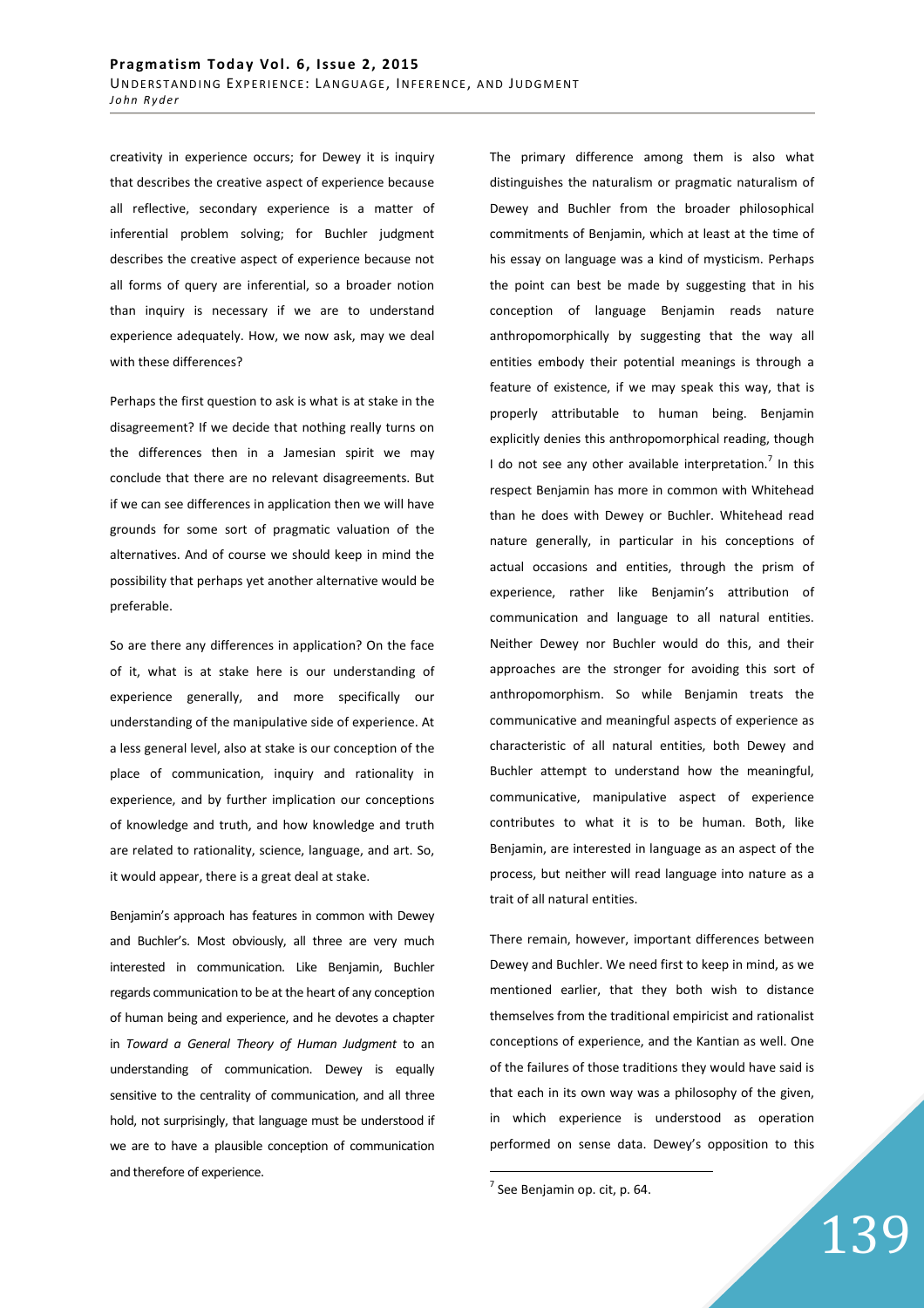approach to experience is in fact one of the reasons he wants to say that inference is not a mental act performed on something given, but reaches all the way down in experience. Buchler agrees with Dewey's misgivings about the tradition, but not with his solution. Another of the failures of the traditional approaches is that they construed experience almost solely in its relation to knowledge, or more precisely as the more or less reliable vehicle of knowledge.

Buchler thought, however, that despite Dewey's desire to develop an approach to experience that moves beyond the traditional views, he nonetheless remained too much captive of them. Specifically, Buchler thought that Dewey was too much predisposed to privilege reason in experience over other modes of methodic utterance and judgment. To see what he means we can look at the passage in "The Need for a Recovery of Philosophy" in which Dewey says that, to paraphrase, conscious experience is infused with inference. The general context in the first few pages of the essay is to distinguish the conception of experience Dewey prefers from the traditional view, which is to say his idea that experience is the ongoing interaction of a person with her environment over against the empiricist and rationalist views. Specifically, he suggests that the traditional view divorced thought from experience, in the sense that experience was something one 'had', on which thought then operates. It is in this connection that Dewey wants to say that this dichotomy is mistaken because "experience…is full of inference."

Interestingly, a few lines earlier Dewey also objected to the traditional conception of experience on the grounds that "In the orthodox view, experience is regarded primarily as a knowledge affair", a view of which he does not approve because experience should be taken more broadly, i.e. as "an affair of the intercourse of a living being with its physical and social environment."<sup>8</sup> Buchler says, however, that despite Dewey's objection to the

 $^8$  Dewey op. cit., p.6

140

 $\overline{a}$ 

overly epistemological flavor of traditional conceptions of experience, this traditional approach "held [Dewey] in its grip more than he suspected."<sup>9</sup> What Buchler meant is that by describing conscious experience as "full of inference", and by casting secondary experience as a matter of thought and inquiry, Dewey ironically remained consistent with the tradition by defining experience in terms of knowledge.

It certainly appears as if Dewey does in fact understand experience in this way. As we suggested earlier, if we assume that by "inference" Dewey means what the word typically means, which is to say drawing a proposition according to logical principles from other propositions, and if conscious experience is full of inference, then conscious experience is primarily a matter of thought. But if it is primarily a matter of thought, then it is primarily a matter of knowledge or the pervasive attempt to acquire knowledge. That Dewey held this highly "epistemologized" conception of experience is also suggested by the fact that as an element of thought, inference occurs in the context of inquiry, and inquiry is, Dewey held, the process whereby we transform an indeterminate situation into a determinate one. Because we are continually engaged in the process of resolving indeterminate situations, we are continually engaged in thought and inquiry, and this, presumably, is why conscious experience is "full of inference".

Dewey saw that the traditional conceptions of experience were inadequate in part because they read experience as largely epistemological, but now it appears that Dewey holds his own version of an epistemologized conception of experience. The irony of course is that among the greatest and most influential philosophers Dewey stands out as being aware of and sensitive to the breadth of experience. One need only look at *Art as Experience* to see the point. Yet here he is interpreting experience, or at least manipulative

<sup>9</sup> Buchler, *Nature and Judgment*, op. cit., p. 141.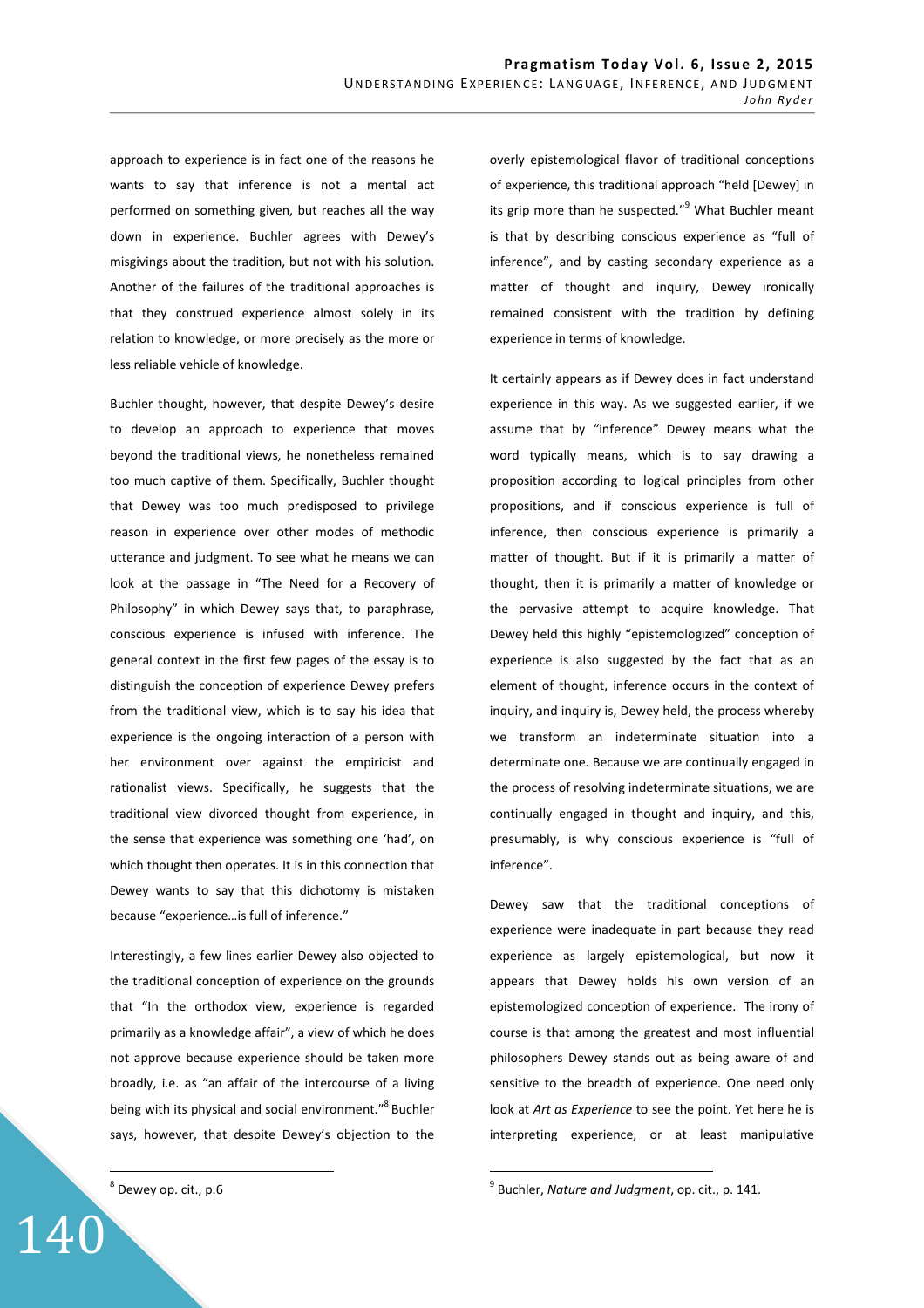experience, as a matter of inquiry and inference. The question we have posed ourselves is whether this approach, i.e. that relies as heavily as does Dewey's on thought, inquiry, and inference, is adequate? Buchler thought not, and that is one of the reasons he developed his theory of judgment, i.e. to try to capture what Dewey wanted without the lapse into the tradition. The question then is whether there are good reasons to endorse Buchler's alternative?

As Buchler has put it, "Thinking,' as activity, is only one instance of manipulation…" because in fact in experience we regularly engage the world manipulatively in ways other than those described by the processes of thinking, inquiry, and inference. $^{10}$  A closer look at art an ordinary experience may help us see the point that there is something odd and strained in reading manipulative, and even reflective, experience as shot through with inference and as instances of inquiry.

On the face of it there does not seem to be any reason to describe what a painter does as a process of inquiry and drawing of inferences. Even when artistic production is consciously a matter of solving problems, formal or otherwise, as it has been and remains for many artists in many contexts, there appears to be something other than inquiry and inference at work. There is creative activity to be sure, and the process no doubt has some moments in common with inquiry as Dewey and Buchler understand it. The artist needs to clarify the problem, for example to determine whether it is a matter of formal elements, and if so which, or whether there may be matters of content and meaning involved in the problem. The artist needs to know the capabilities of the materials with which she is working and the tools available for solving the problem. These moments are, presumably, shared with instances of inquiry. What the artist typically does not do, however, is engage in the drawing of inferences as a primary way of resolving whatever aesthetic problem has been set. The artist may even experiment, but she does so exhibitively rather than inferentially. And even in those cases, especially instances of narrative art, where a case is being made for an idea or set of ideas, the case is typically made through showing rather than inferring, and the case is exhibitively offered rather than propositionally. In other words, there are occasions of manipulative experience in which reflective and methodic interaction is undertaken but for which the concepts of inquiry and inference are not suitable descriptions. The same point might be made in those cases of artistic production that are not instrumental, something that is certainly a possibility.

The point also applies to cases of more ordinary, quotidian experience. We do things in the course of walking down the street, or cleaning the house, or eating dinner, that involve manipulation of our environment, and that may even be exploratory, but that do not necessarily involve inference. When, for example, we direct our attention to the taste of a particular dish at a meal such that we note, savor, and enjoy it, there are manipulations of our environment at work, there is even a sense of exploration in the savoring, but there is nothing inferential going on, at least not necessarily. Dewey well captures this sort of thing when he describes aesthetic experience, but his overly epistemologized sense of experience does not do justice to it. We may say something similar about the process whereby an athlete hones a particular skill, say a three-point shot or effecting a header off of a corner kick. The process is manipulative and even methodic, but it is not inferential. And on both Dewey and Buchler's terms, if a process is not inferential then it is not an instance of inquiry.

If it is adequate and reasonable to describe some instances of refined, manipulative, and even methodic experience – the examples we have given are in the creation of artworks, the enjoyment of eating, and athletic practice – which are not cases of inference and inquiry, then Dewey's idea that experience is full of inference in the sense that inference pervades conscious experience does not work, and his related understanding

141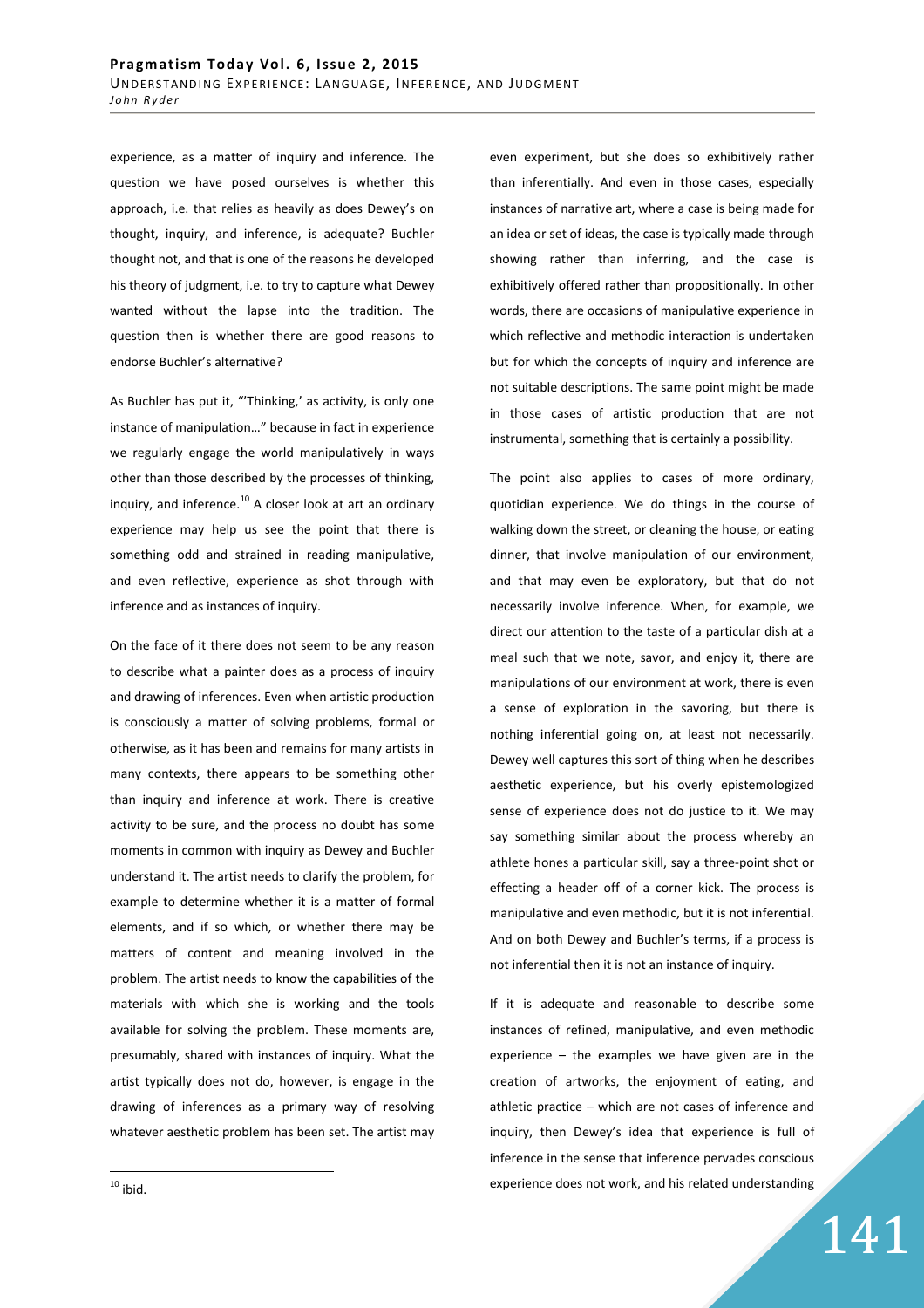of secondary, refined experience as a function of inquiry is too narrow. What is needed is a conception that can account for this breadth in the manipulative aspect of experience, including its inferential moments. Buchler's theory of judgment appears to do just that. And if Dewey meant something different by "inference", for example something broader that might resemble Buchler's descriptions of judgment, then his theory is still not sufficiently finely grained because we remain in need of something that would distinguish among the various sorts of "inference". Again, Buchler's conception of judgment does that well.

By identifying several modes of judgment, in this case three, and by accommodating the fact that methodic exploration occurs in all of them, the theory enables us to account for the breadth of experience as we find it. When the philosopher attempts to work out the meaning and ramifications of an idea, as we are doing here, there is clearly inference and inquiry in a process of methodic exploration. When the artist works out the relation of colors or rhythms there is also methodic exploration, but in that case there is likely not to be inference and inquiry at work, but query of an exhibitive kind. And as the basketball player perfects her threepoint shot, there is methodic, even exploratory active query taking place, but it is not inferential and it is not inquiry in any standard sense of the term, or at least it is not enough to call it inquiry if we wish to understand how it works in experience.

Moreover, this broader understanding of judgment and query allows us to develop a more adequate epistemology than is available otherwise. One of the problems with traditional, especially analytic, epistemology is that it has assumed that all knowledge is propositional, and that knowledge is available to us only through those forms of exploration that engage in inquiry through some combination of empirical grounding and rational articulation. The natural and social sciences, mathematics, and even philosophy for the more broad-minded of such epistemologists, can be

142

said to issue in knowledge. This is good as far as it goes, but it leaves out far too much. We have every reason to say, for example, that the arts have a cognitive dimension such that knowledge is available without inquiry as traditionally understood. Given that knowledge is available in exhibitive judgment, and we may add in active judgment as well, and that methodic query in those modes of judgment differs importantly from inquiry, an adequate conception of knowledge must be able to accommodate knowledge arising in these plural ways. By implication, we will also need a broader conception of truth than that which is applicable only or primarily to propositional knowledge. These broader notions of knowledge and truth can be articulated through the theory of judgment, and they are more likely to be curtailed through a conception of experience that places too much emphasis on inquiry and inference. It is also, in the end, preferable to a conception of communication and language that is grounded in a mystical sense of experience and that anthropomorphizes critical aspects of experience.

Both Benjamin's understanding of language and Dewey's theory of inquiry and experience are of course much more thorough and rich than we have been able to explore here. In their richness both offer virtues that we would be sorely mistaken to overlook or abandon. With respect to their overly broad conception of language and too focused an emphasis on inference and inquiry respectively, however, we would do well to attend to Buchler's more adequate theory of judgment.

We may end by reiterating the import of these considerations. Dewey developed a theory of experience for several reasons. One of them was that traditional approaches were inadequate to an understanding of human being. Another reason was that he felt, correctly and importantly I think, that a defensible theory of experience was necessary for a theory of education. And there was also the fact that he understood the importance of the aesthetic dimension of experience, of which there was no sufficient way to account in the